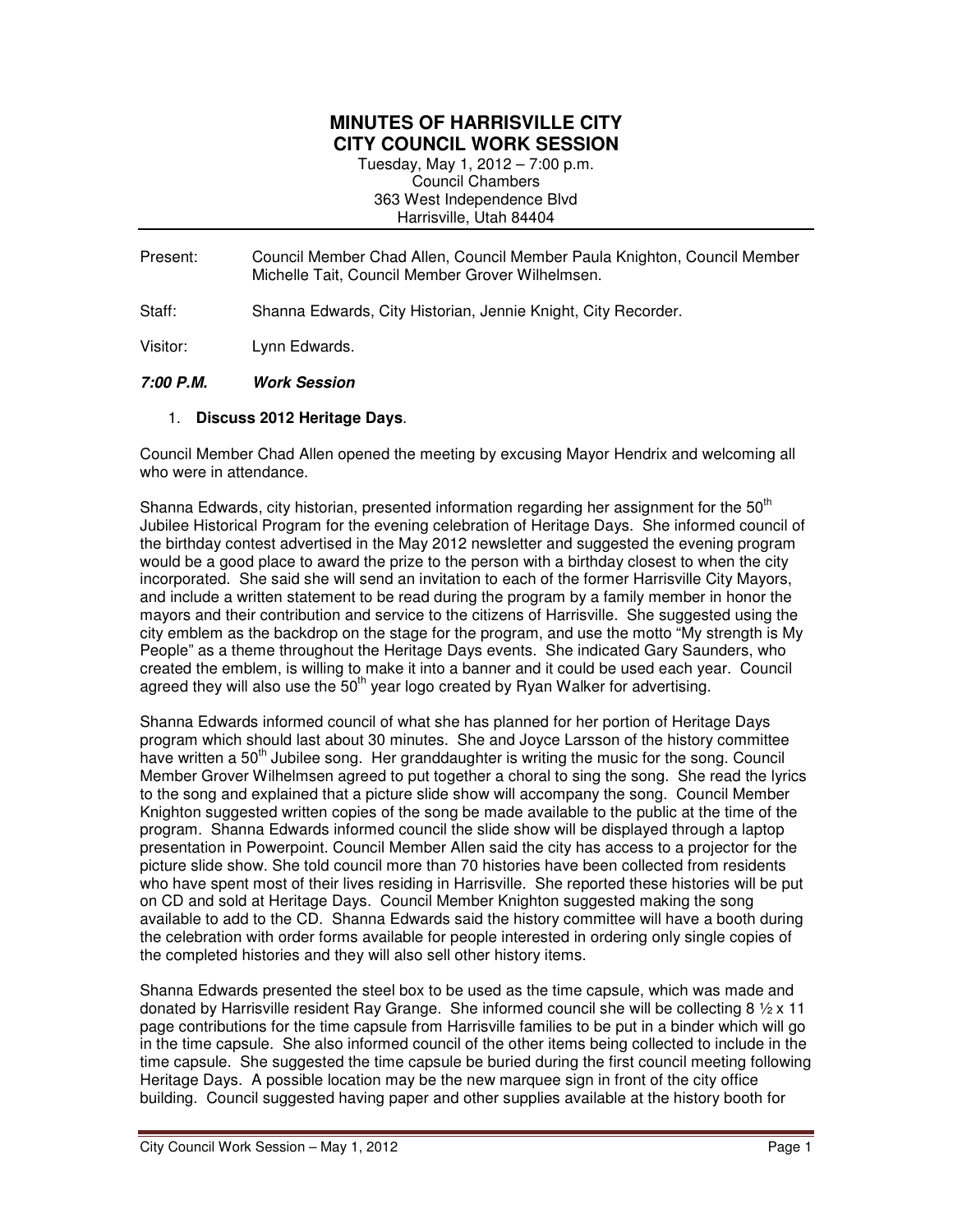families to use to create their page for the time capsule. Council Member Knighton suggested serving cake and ice cream immediately following the history program in celebration of the 50<sup>th</sup> Jubilee.

Council discussed whether to put up multiple banners or to use just one banner for all of the events. They agreed if no date is added to the banner, it could be used for multiple events like the community booth at the Weber County Fair. Council Member Allen agreed to get in contact with Gary Saunders and determine the size and type of banner.

Council Member Grover Wilhelmsen and Shanna Edwards agreed to work out the details of the music needs for both the history program, and the "Harrisville's Got Talent" program. Shanna Edwards said she will be using the funds in the history budget to cover the history program expenses for Heritage Days.

Shanna Edwards presented each council member with a copy of the self guided walking tour that is available at the city office for the public free of charge. She said the Harrisville chapter of the Daughter's of Utah Pioneers is considering doing tours for the L.D.S achievement day activities for girls ages 8-11. Shanna Edwards was excused from the remainder of the meeting.

Council Member Chad Allen volunteered to work up a schedule outlining the Heritage Days events. Council discussed factors that will be involved with coordinating the day's events. Council agreed to begin the celebration with a parade at 5:00 pm, starting at the Lutheran Church. They discussed the possibility of offering a picnic dinner. Once the parade has ended, they plan to have the flag raising ceremony and national anthem followed by the cannon blast to begin the activities at the main park. The evening program will start at 6:00 p.m. beginning with the history program. Immediately following will be the "Harrisville's Got Talent" at 6:30 p.m., after which a short awards ceremony will held at 7:30 p.m. The awards ceremony will include the attendance awards and any other gift certificates being given as prizes. The youth dance will begin at 8:00 p.m. Fireworks will be at 10:00 p.m. to conclude the Heritage Days activities.

Council continued to discuss the logistics of the Heritage Days events. Vendor Booths will be allowed to setup in the park starting at 4:00 p.m., opening for business at 5:00 p.m. Council discussed where to place the vendor booths, and how to arrange the main large tent with picnic tables for seating to create a separation of the food activities and the main evening program that will take place on the bowery stage. They agreed to set up the large tent in the middle of the vendor booth tents and run the vendor booths around the perimeter of the large tent. They discussed how to address the temperature issues with the sun setting low in the sky at that time of day, and whether to have multiple stages for the evening programs.

Council agreed to allow a food wagon vendor to serve throughout the day at the upper park near the splash pad location. The splash pad will be available all day as part of the festivities.

Council agreed the previous activities that were offered throughout the afternoon: such as the bubble blowing contest, ring toss, and the watermelon spitting contest, will be used as free booth activities. Council will all look for volunteers who may want to assist in running the free booths. They felt that soliciting help from local youth groups through the schools or churches would provide enough help to run the booths. They also agreed to check with sponsors of these events to see if someone from the sponsoring organization would be willing to run the booth. Council stressed the importance of having activities available for people of all ages.

Council defined requirements for the vendor booths. Food vendors will be limited to first-come, first-serve access based on the food they are selling. Only one vendor of each type of food will be allowed to register. Food vendors will setup against the north side of the park because of the access to electrical outlets. Food vendors will pay a \$30.00 rental fee. Retail booths will pay a \$20.00 rental fee and the fee will be waived for a charity, fundraiser, or church group. Power will not be available to non-food booths. Food handler's permits and off-site permits will be required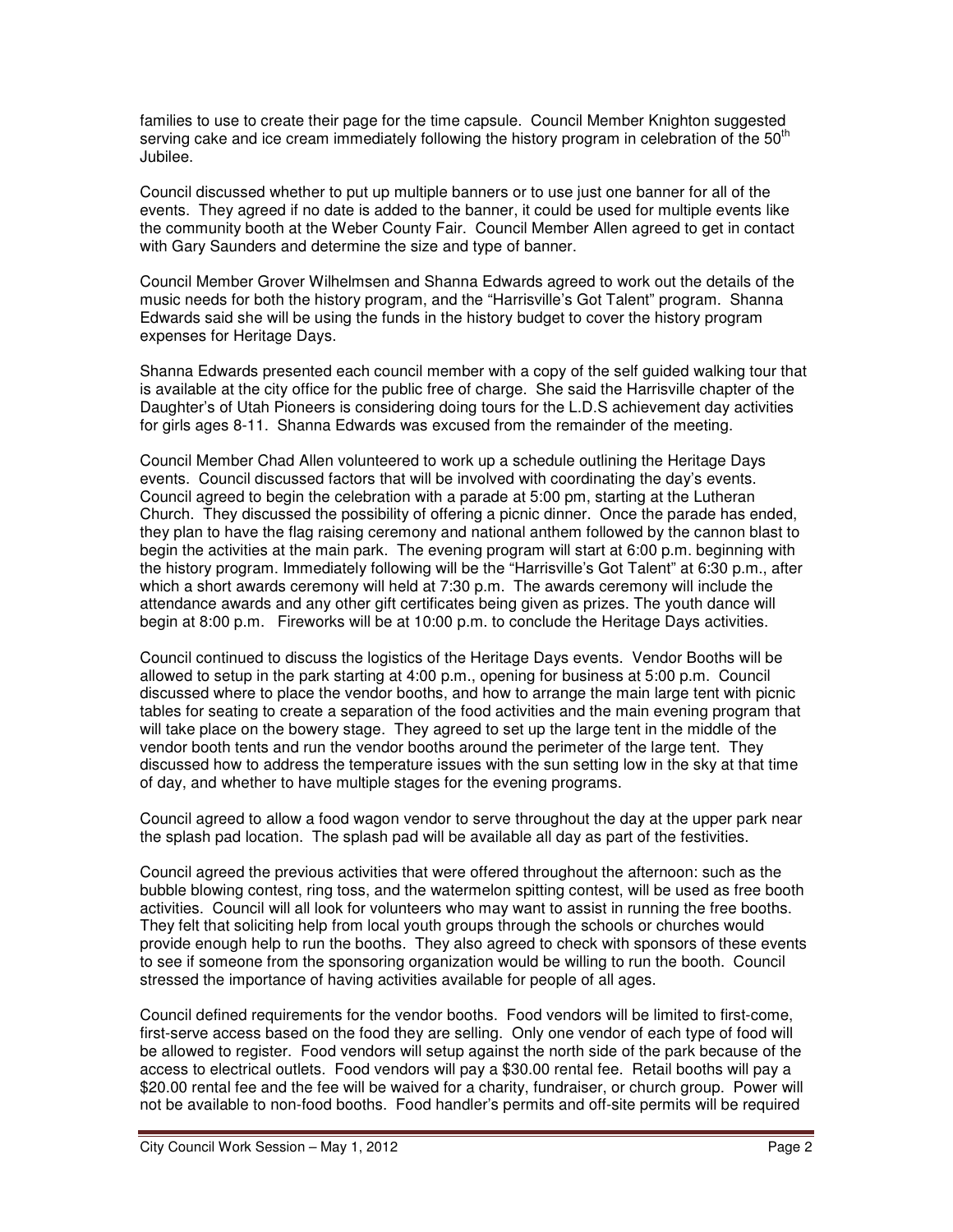at the time of application for the booths. Jennie Knight will work with Deonna Johnson to coordinate the vendor booths.

Council felt that a tighter time line would bring people together for a concentrated amount of time, where previously the afternoon hours were when the attendance numbers suffered. Another benefit of the reduced hours for the event is that public works employees will be setting up in the morning and breaking down the events right after the fireworks display.

Council Member Chad Allen said he checked with Pam Crosbie about obtaining the large gathering permit. Council mentioned the requirement for a first aid booth with the large gathering and decided to contact the North Ogden IHC clinic who has provided that service in the past.

Council Member Tait suggested cutting back on solicitations for donated items. She felt solicitations for donations in the past may have been overdone. Council discussed the need for water and other resources and agreed that water will be provided for the volunteers.

Council Member Allen asked that each council member submit receipts for Heritage Days purchases to him so a check and balance system will be in place. He offered to do the purchasing if the other council members want to provide a list of necessary items. He will work with Pam Crosbie to submit purchasing vouchers to track all of the Heritage Days spending.

Council decided to use the  $50<sup>th</sup>$  Jubilee logo on the volunteer t-shirts. Council discussed how many t-shirts would be needed and agreed to cut back on the order to eliminate some of the over spending that has happened in the past. They agreed the same screen print will be used on all of the volunteer t-shirts. Council Member Allen suggested each council member tally up the amount of volunteers will be donating time for their events so that an accurate t-shirt order can be placed. He agreed to find the source for acquiring the t-shirts and have the graphic put on them.

Council discussed whether or not to have a Grand Marshall for the parade. They agreed to having all the former mayors of Harrisville ride in the parade would do away with the need for a Grand Marshall. They decided to have the former mayors line up for the parade in the order they served. Council Member Wilhelmsen expressed his desire for appropriate time to be given for acknowledging these former mayors. He agreed to contact American Monument to see if they would be willing to donate plaques to the former mayors. Council agreed the evening history program would be a good time to recognize former mayors. All the council members should be present at the time of this recognition.

Council discussed some of the known costs for Heritage Days. Council Member Wilhelmsen said he would get bids from sound system vendors. He also said he would check into renting a piano for the evening events. Council Member Allen agreed to work with Council Member Richins to coordinate the signs for cars in the parade.

Council agreed to send the Heritage Days program with the monthly Harrisville Happenings Newsletter and eliminate the cost for program books. Jennie Knight informed council the deadline for submissions for the July Newsletter will be June  $20<sup>th</sup>$ . Council agreed to create large posters of the schedule to display at the bowery for the celebration.

Council decided to use the motto "My strength is My People" for the history program only. They decided to use the 50<sup>th</sup> Jubilee as the official Heritage Days theme. Council agreed to set the next Heritage Days work session for May 22, 2012, immediately following the regularly scheduled council meeting.

Council Member Allen motioned to adjourn at 9:15 p.m.